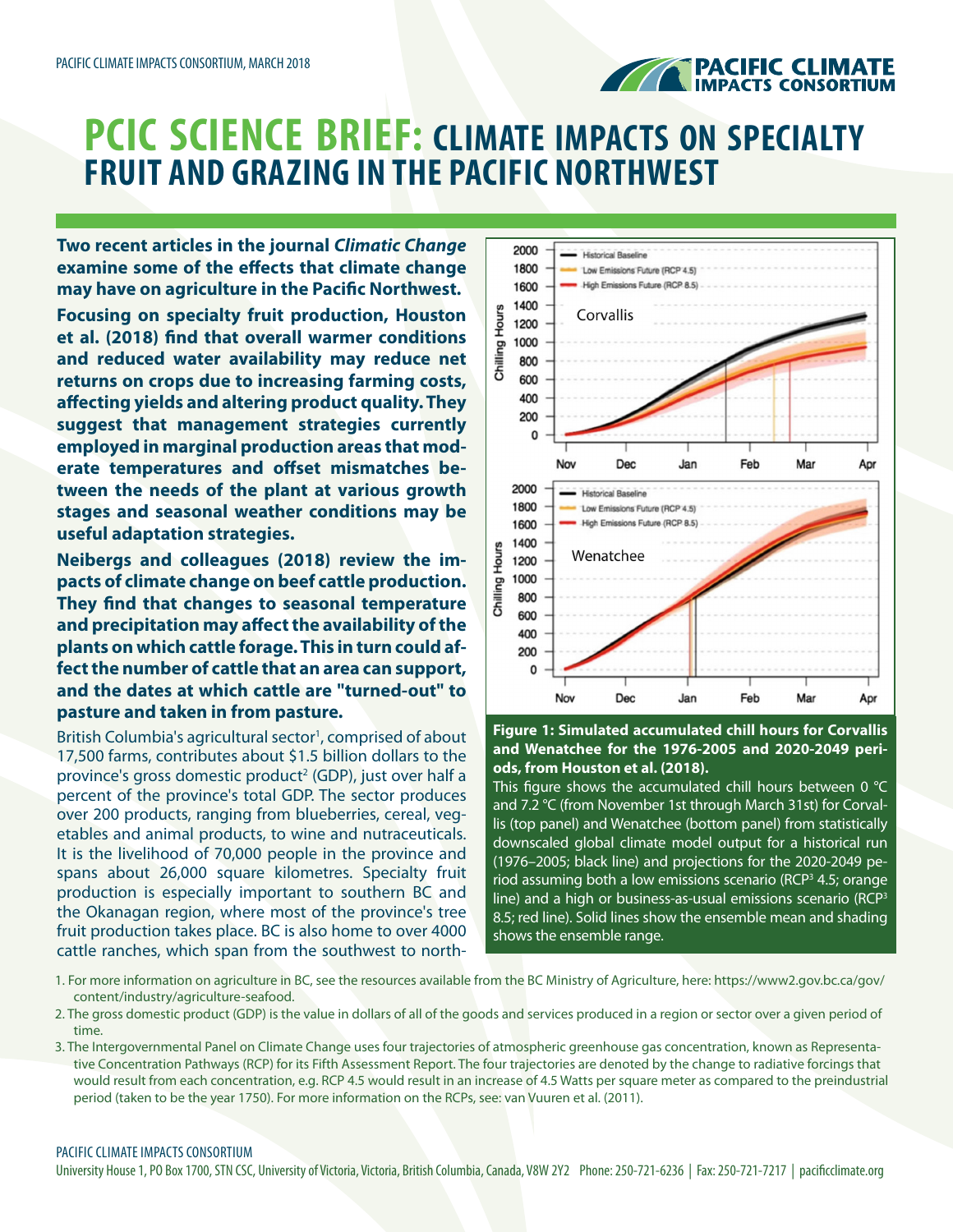ern BC, comprising about 5% of Canada's total cattle herd and contribute about 0.25% of BC's GDP. Understanding how climate change could affect agriculture in the Pacific Northwest may help farmers in their adaptation planning. In their recent article in *Climatic Change*, Houston et al. (2018) examine the potential impacts of climate change on specialty fruit production in Washington and Oregon and suggest some adaptation strategies to mitigate these effects. They begin by noting how the climate of the region has changed and how projections suggest that it may change in the future. In brief, the Pacific Northwest has warmed by about 0.7 °C over the 1895-2011 period. Both the growing season and the seasonal frost-free period have increased in length over the 1991-2012 period, relative to the 1901-1960 period. Heat waves have become more intense over the 1990s and 2000s than they were in any decade between 1901-1990 and spring runoff is peaking 10-30 days earlier in the year than in the mid-1900s in many locations. Also, snowpack has decreased by about 20% on average, both in the Cascades and across western North America in general, since 1915. Future projections suggest that these trends will continue, with temperatures in the region increasing by between 1.8 °C and 5.4 °C by the 2080s relative to the 1970-1999 period. Growing seasons are expected to lengthen, heat waves are projected to become more intense, spring snowmelt is projected to occur earlier and summer streamflows are projected to decline. While summers are projected to become dryer and cool seasons wetter, with an increase in the frequency and intensity of extreme precipitation events.

The authors find that these shifts in climate will have multiple effects. The warming climate is already affecting the areas in which plants can be grown, known as hardiness zones. These hardiness zones are shifting northward and are projected to continue to do so, forcing producers, processors and distributors to adapt. The warming climate has reduced, and is projected to continue to reduce the number of chill hours<sup>4</sup> (Figure 1) that fruit-bearing plants need as a part of their life cycle. This can affect fruit yields and quality. While some fruit crops will be negatively impacted, those types of blueberries that have no chilling requirements may be less affected, and grape production may benefit. Warming temperatures may also cause more "false springs," periods of warm temperatures early in the year that lure plants out of dormancy, followed by freezing temperatures that can damage fruits. Changes in spring temperatures can also affect pest management, with some insects hatching and multiplying earlier. As the rates

at which plants and insects respond to climate change may differ, pollination rates may be affected, potentially reducing yields. In addition, reduced water supply from declines in snowpack, combined with warmer weather may increase the heat stress of crops. Finally, extreme heat can cause damage to the texture and skin of fruits, and affect their biochemistry, affecting firmness, sweetness and antioxident concentrations.

Houston and colleagues then examine some potential adaptation strategies. These include measures already being used in some regions, such as marginal production areas. The strategies include moderating the temperature of the crops and changing the variety of fruit being planted. Temperature control measures include creating shade with nets to protect crops from high temperatures. These can be expensive, but still viable for some crops. Another strategy is to plant fruit varieties more suitable for the changing regional climate. For example, apples with lower requirements for chill hours, such as Fujis and Pink Ladies may be substituted for apples with higher chill hour requirements. This strategy also requires monitoring the climatic conditions of the region to ensure that the new varieties are well matched for both the current and projected climates. Other options to manage heat and heat stress currently used include pruning, applying clay, wax or calcium carbonate, and sprinkler cooling. Frost is being managed through the use of wind machines, heaters, sprinklers and management methods, such as adjusting the height of cover crops<sup>5</sup>. The authors also suggest that orchards could be planted where temperatures are cooler, at higher elevations or latitudes.

Moving from individual adaptation methods to the larger picture of adaptation planning and management strategy, the authors suggest identifying relevant climate variables, both observations and projections, and accessing them in useful formats, such as maps, and through the use of online tools, at a suitable scale. From these, relevant thresholds for things such as growing season temperatures can be determined for planning and decision making. The authors provide the Northwest Climate Toolbox<sup>6</sup> as an example of such a tool. The authors also suggest that farm-level decision support tools such as AgBiz Logic™ that take into account climate, finance and lease considerations for farm adaptation and management may be of use.

Closing by considering future research, Houston et al. highlight the need for greater understanding of the microclimates in these agricultural regions. They suggest

4. Chill hours are hours that the fruit spends in temperatures between zero and seven degrees Celsius, triggering dormant periods necessary for fruit production.

5. Cover crops are crops that are used to add nutrients, reduce weeds and pests, prevent erosion and manage biodiversity in a region.

6. The Northwest Climate Toolbox can be accessed at:<https://climatetoolbox.org/>.

## PACIFIC CLIMATE IMPACTS CONSORTIUM

University House 1, PO Box 1700, STN CSC, University of Victoria, Victoria, British Columbia, Canada, V8W 2Y2 Phone: 250-721-6236 | Fax: 250-721-7217 | pacificclimate.org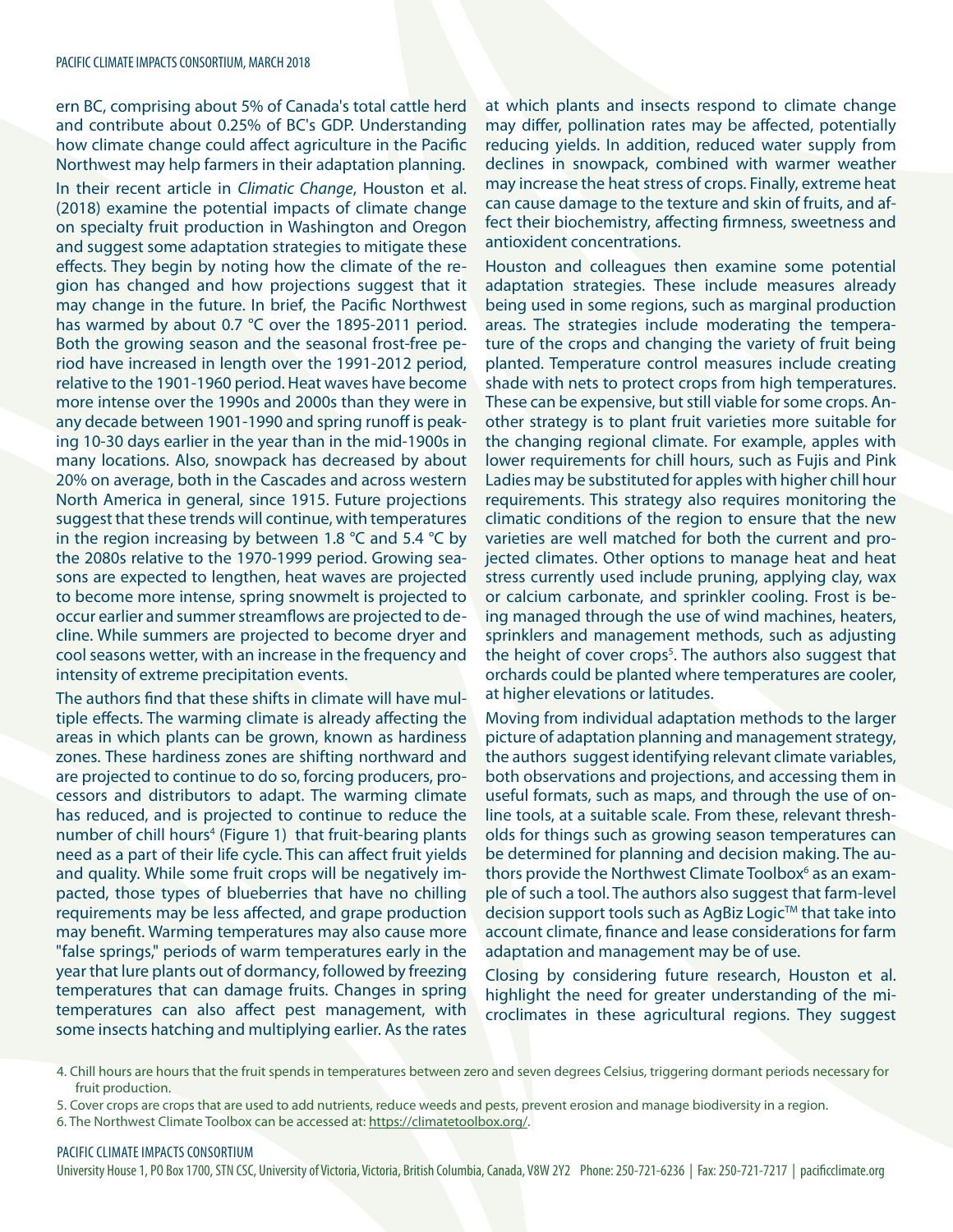continued field trials that examine the usefulness of new crops and technology, further research on technologies and crops that address specific challenges and the further development of decision support tools.

Neibergs et al. (2018) explore how the changing climate may affect beef cattle production in the Pacific Northwest (here, Oregon, Washington and Idaho). They explain that rangeland<sup>7</sup> and pasture<sup>8</sup> are vulnerable to climate change impacts because of their vast extent, sensitive ecological communities, inaccessibility and comparatively low economic value. The authors provide an overview of the changing climate that matches that of Houston et al., with warming during all seasons, decreased snowpack, earlier spring melt, drier summers and wetter winters and autumns. Earlier spring warming would cause spring grass to appear earlier in the year and be gone earlier. Hotter, drier summers would increase wildfire risk and damage. See Figure 2 for a sample of the historical distribution of cattle and wildfires.

The cattle themselves are affected by climate change. They suffer from temperature-related morbidity and can die during extreme weather events. In addition, they are vulnerable to shortages of food and water, and climate change may affect the distribution of diseases, both insect- and food-borne. Heat stress also reduces fertility and lactation, and reduces carcass quality. In addition to impacts directly on the cattle, increased wildfire risk can reduce grazing land and damage farm fencing.

While the Pacific Northwest is projected to be exposed to climate impacts, the authors find that, compared to the Southwest, it has several regional advantages, notably that it has lower projected risk of both drought and declines in plant biomass. The area also has greater ability to withstand those droughts that do happen, owing to its irrigation supply, and it is capable of producing more cattle feed, if demand were to increase.

In order to address the challenges that climate change may bring, the authors suggest several strategies. One of these is dynamic grazing, in which cattle are moved through their grazing program according to the conditions and grazing resources of the land on which they graze. This may entail changing the timing of grazing, moving the cattle between locations, lowering herd sizes and doing supplemental feeding. In addition, the dates for grazing permits may be made more flexible by monitoring pastures and rangelands with drones and remote sensing data to evaluate the condition of the land. The need for alternative grazing and feed may increase due to wildfire



**Figure 2: Cattle used for beef production and fire incidents in the Pacific Northwest, from Neibergs et al. (2018).**  This figure shows the number cattle (here, "beef cow") used for beef production in the Pacific Northwest (coded by colour) and the locations and magnitudes (size of blue circles, as given by scale) of fire incidents. Thin outlines indicate county boundaries, thick outlines indicate state boundaries.

risk, but the authors caution that, "in many cases, low carrying capacity grazing lands do not justify the capital investment required to repair extensively damaged fencing." To address water constraints, the authors suggest that farmers may have to upgrade and expand water systems, but that trucking water may be prohibitively expensive and labour intensive. Managing for summer heat stress may require that feed lots install shade structures. However, heat stress is not likely to change the cattle breeds used in the region. Slaughter plants may see increased energy costs, but these are not anticipated to be large enough to reduce slaughter numbers.

The overviews for specialty fruit production and cattle grazing, provided by Houston et al. and Neibergs et al., respectively, paint a picture of a Pacific Northwest that is in transition, getting warmer in all seasons, with dry summers and wetter winters and autumns. As the region warms, its growing seasons and heat waves lengthen, while the amount of cold winter weather and available snowpack

7. Rangelands are areas (including wooded areas, but excluding forests without grazable undergrowth on the forest floor) generally with primarily native shrub and herbaceous (i.e. plants without persistent woody stems, such as grasses) vegetation on which domestic cattle can graze. They are also principally managed through grazing and fire rather than irrigation, fertilization and sowing seeds.

8. Pastures are tended areas of farmland that contain forage crops, such as grasses and legumes, on which domestic cattle can graze.

## PACIFIC CLIMATE IMPACTS CONSORTIUM

University House 1, PO Box 1700, STN CSC, University of Victoria, Victoria, British Columbia, Canada, V8W 2Y2 Phone: 250-721-6236 | Fax: 250-721-7217 | pacificclimate.org